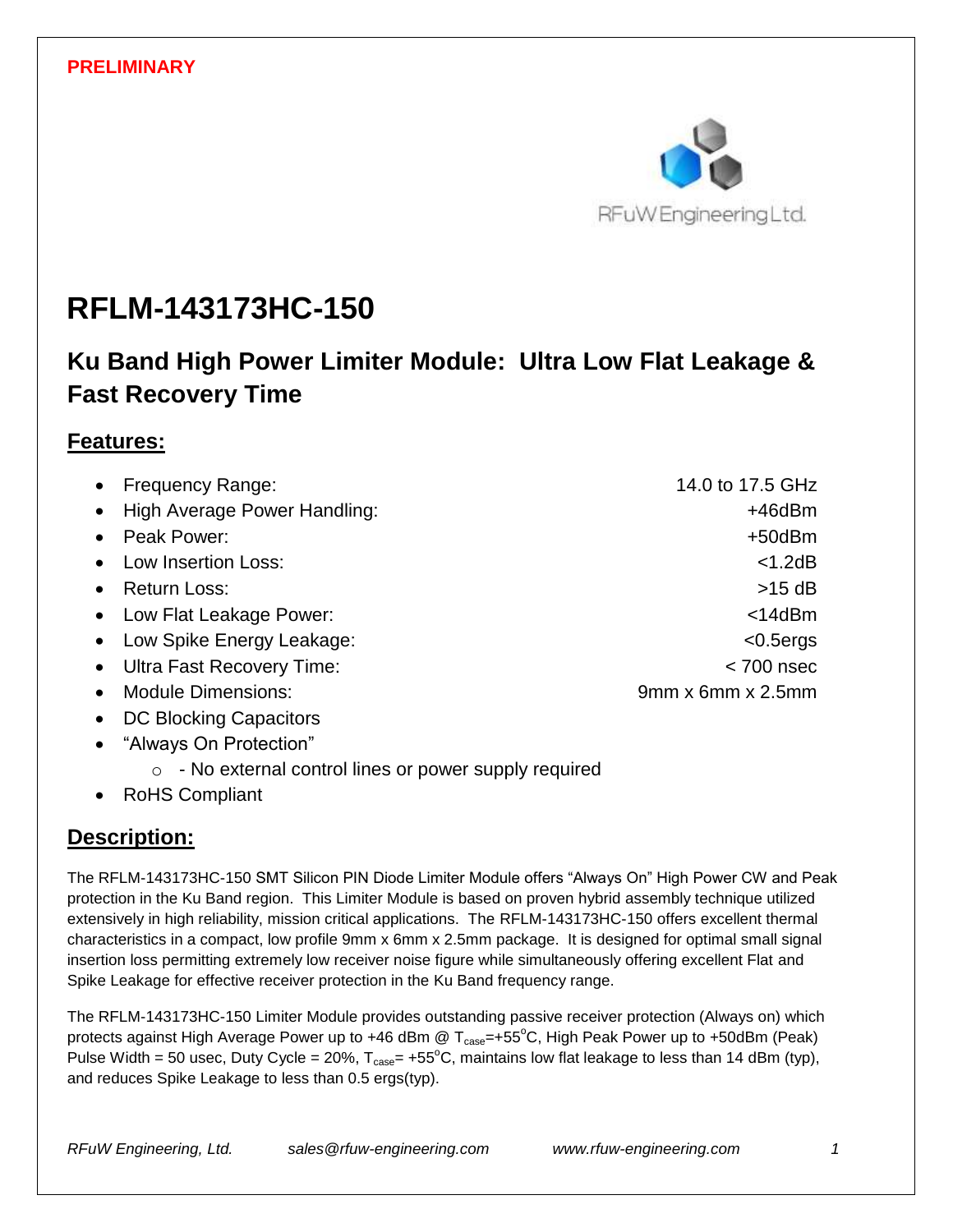ESD and Moisture Sensitivity Rating

The RFLM-143173HC-150 Limiter Module carries a Class 1C ESD rating (HBM) and an MSL 1 moisture rating.

### Thermal Management Features

The proprietary design methodology minimizes the thermal resistance from the PIN Diode junction to base plate. The two stage limiter design employs a two stage detector circuit which enables ultra-fast turn on of the High Power PIN Diodes. This circuit topology coupled with the thermal characteristic of the substrate design enables the Limiter Module to reliably handling High Input RF Power up to +46 dBm CW and RF Peak Power levels up to +50 dBm (50uSec pulse width @ 20% duty cycle) with base plate temperature at +55°C. The RFLM-143173HC-150 based substrate has been design to offer superior long term reliability in the customer's application by utilizing ultra-thin Au plating to combat Au embrittlement concerns.

### **Absolute Maximum Ratings**

| <b>Parameter</b>                                          | <b>Conditions</b>                                                                                                                                                                                              | <b>Absolute Maximum Value</b>                        |
|-----------------------------------------------------------|----------------------------------------------------------------------------------------------------------------------------------------------------------------------------------------------------------------|------------------------------------------------------|
| <b>Operating Temperature</b>                              |                                                                                                                                                                                                                | $-65^{\circ}$ C to 125 $^{\circ}$ C                  |
| <b>Storage Temperature</b>                                |                                                                                                                                                                                                                | -65 $\mathrm{^{\circ}C}$ to 150 $\mathrm{^{\circ}C}$ |
| <b>Junction Temperature</b>                               |                                                                                                                                                                                                                | $175^{\circ}$ C                                      |
| <b>Assembly Temperature</b>                               | $T = 30$ seconds                                                                                                                                                                                               | $260^{\circ}$ C                                      |
| <b>RF Peak Incident Power</b>                             | $T_{\text{CASE}} = +55^{\circ}C$ , source and load<br>VSWR $<$ 1.2:1, RF Pulse width<br>$= 50$ usec, duty cycle $= 20\%$ ,<br>derated linearly to 0 W at<br>$T_{\text{CASE}} = 150^{\circ}C_{\text{(note 1)}}$ | +50dBm                                               |
| <b>RF CW Incident Power</b>                               | $T_{\text{CASE}} = +55^{\circ}C$ , source and load<br>$VSWR < 1.2:1$ , derated linearly<br>to 0 W at $T_{\text{CASE}} = 150^{\circ}C$ (note 1)                                                                 | +46dBm                                               |
| RF Input & Output DC Block<br>Capacitor Voltage Breakdown |                                                                                                                                                                                                                | 100 V DC                                             |

 $\textcircled{2}$  Z<sub>o</sub>=50Ω, T<sub>A</sub> = +25<sup>o</sup>C as measured on the base ground surface of the device unless otherwise noted.

Note 1:  $T_{\text{CASE}}$  is defined as the temperature of the bottom ground surface of the device.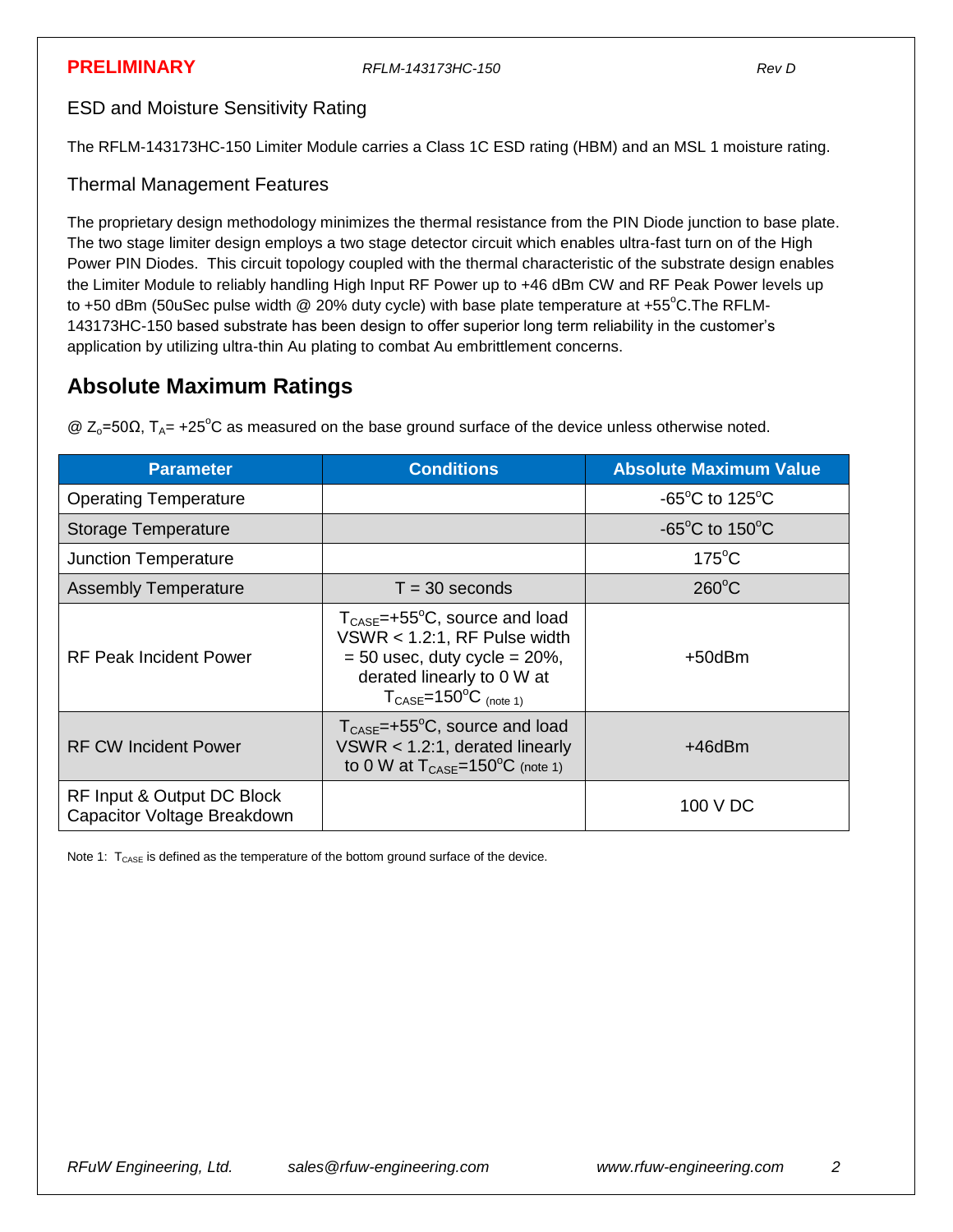# **RFLM-143173HC-150 Electrical Specifications**

@ Zo=50Ω, Ta= +55 <sup>o</sup>C as measured on the base ground surface of the device.

| <b>Parameters</b>                                            | <b>Symbol</b>      | <b>Test Conditions</b>                                                                                                                            | <b>Min</b><br><b>Value</b> | <b>Typ</b><br><b>Value</b> | <b>Max</b><br><b>Value</b> | <b>Units</b>          |
|--------------------------------------------------------------|--------------------|---------------------------------------------------------------------------------------------------------------------------------------------------|----------------------------|----------------------------|----------------------------|-----------------------|
| Frequency                                                    | E                  | 14.0 GHz $\leq$ F $\leq$ 17.5GHz                                                                                                                  | 14.0                       |                            | 17.5                       | <b>GHz</b>            |
| <b>Insertion Loss</b>                                        | IL                 | 14.0 GHz ≤ F ≤ 17.5 GHz.<br>$P_{in} = -20dBm$                                                                                                     |                            |                            | 1.2                        | dB                    |
| Insertion Loss Rate of<br>Change<br>vs Operating Temperature | <b>AIL</b>         | 14.0 GHz ≤ F ≤ 17.5 GHz,<br>Pin $\leq$ -20 dBm                                                                                                    |                            | 0.005                      |                            | $dB$ <sup>o</sup> $C$ |
| <b>Return Loss</b>                                           | <b>RL</b>          | 14.0 GHz ≤ F ≤ 17.5 GHz,<br>$Pin = -20dBm$                                                                                                        | 15                         |                            |                            | dB                    |
| Input 1 dB Compression Point                                 | IP <sub>1</sub> dB | 14.0 GHz ≤ F ≤ 17.5 GHz                                                                                                                           |                            | 5                          |                            | dB <sub>m</sub>       |
| 2 <sup>nd</sup> Harmonic                                     | $2F_0$             | $P_{in}$ -20 dBm, $F_{o}$ = 15.0 GHz                                                                                                              |                            | $-40$                      | $-30$                      | dBc                   |
| <b>Peak Incident Power</b>                                   | $P_{inc(PK)}$      | RF Pulse = $50$ usec, duty cycle =<br>20%, $t_{rise} \leq 3$ us, $t_{fall} \leq 3$ usec                                                           |                            |                            | $+50$                      | dB <sub>m</sub>       |
| <b>CW Incident Power</b>                                     | $P_{inc(CW)}$      | 14.0 GHz ≤ F ≤ 17.5 GHz<br>$T_{\text{case}} = +55^{\circ}C$                                                                                       |                            |                            | $+46$                      | dB <sub>m</sub>       |
| Flat Leakage                                                 | FL.                | $P_{in}$ = +50dBm, RF Pulse width = 50<br>us, duty cycle = $20\%$ ,<br>$t_{rise} \leq 3$ us, $t_{fall} \leq 3$ us                                 |                            |                            | 14                         | dB <sub>m</sub>       |
| Spike Leakage                                                | <b>SL</b>          | $Pin = +50dBm$ , RF Pulse width = 50<br>us, duty cycle = $20\%$                                                                                   |                            |                            | 0.5                        | erg                   |
| <b>Recovery Time</b>                                         | $T_{\rm R}$        | 50% falling edge of RF Pulse to 1<br>$dB$ IL, Pin = +50dBm peak, RF PW<br>$= 50$ us, duty cycle = 20%, trise $\le$<br>3us, $t_{fall} \leq 3$ usec |                            |                            | 700                        | nsec                  |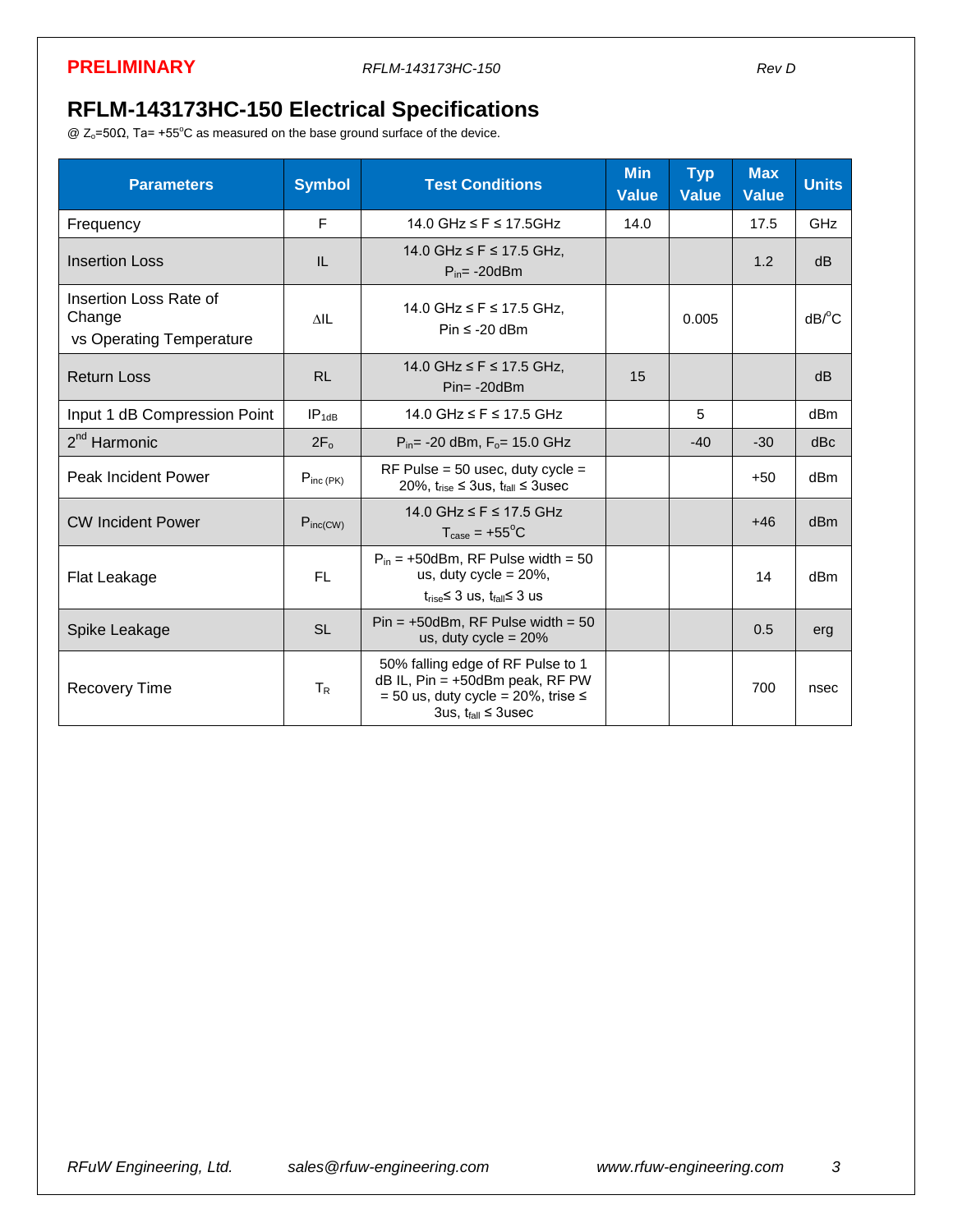### **Assembly Instructions**

The RFLM-143173HC-150may be attached to the printed circuit card using solder reflow procedures using either RoHS or Sn63/ Pb37 type solders per the Table and Temperature Profile Graph shown below:

| <b>Profile Parameter</b>                                                             | <b>Sn-Pb Assembly Technique</b>                      | <b>RoHS Assembly Technique</b>                       |
|--------------------------------------------------------------------------------------|------------------------------------------------------|------------------------------------------------------|
| Average ramp-up rate $(T_L$ to $T_P$ )                                               | $3^{\circ}$ C/sec (max)                              | $3^{\circ}$ C/sec (max)                              |
| Preheat<br>Temp Min $(T_{smin})$<br>Temp Max $(Tsmax)$<br>Time ( min to max) $(t_s)$ | $100^{\circ}$ C<br>$150^{\circ}$ C<br>$60 - 120$ sec | $100^{\circ}$ C<br>$150^{\circ}$ C<br>$60 - 180$ sec |
| $T_{\rm smax}$ to $T_{\rm L}$<br>Ramp up Rate                                        |                                                      | $3^{\circ}$ C/sec (max)                              |
| Peak Temp $(T_P)$                                                                    | $225^{\circ}$ C +0 $^{\circ}$ C / -5 $^{\circ}$ C    | $260^{\circ}$ C +0 $^{\circ}$ C / -5 $^{\circ}$ C    |
| Time within 5°C of Actual Peak<br>Temp $(T_P)$                                       | 10 to 30 sec                                         | 20 to 40 sec                                         |
| Time Maintained Above:<br>Temp $(T_L)$<br>Time $(t_L)$                               | $183^{\circ}$ C<br>60 to 150 sec                     | $217^{\circ}$ C<br>60 to 150 sec                     |
| Ramp Down Rate                                                                       | $6^{\circ}$ C/sec (max)                              | $6^{\circ}$ C/sec (max)                              |
| Time 25 $^{\circ}$ C to T <sub>P</sub>                                               | 6 minutes (max)                                      | 8 minutes (max)                                      |

# **Solder Re-Flow Time-Temperature Profile**

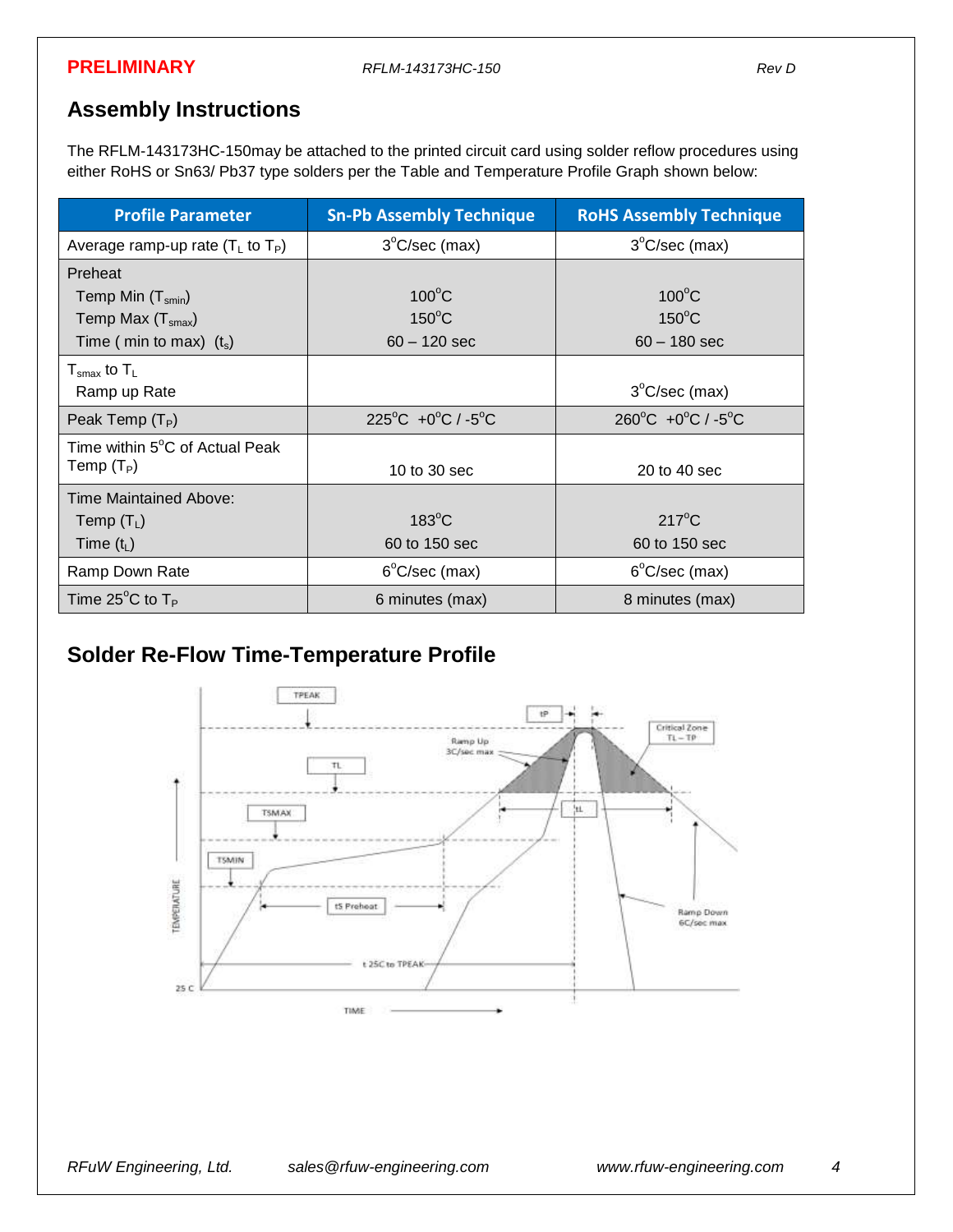

**PRELIMINARY** *RFLM-143173HC-150 Rev D*

# **RFLM-143173HC-150 Limiter Module Foot Print Drawing**



Notes:

- 1) Plain surface is the RF, DC and Thermal ground. In user's end application this surface temperature must be managed to meet the power handling requirements.
- 2) Back side metallization is thin Au termination plating to combat Au embrittlement (Au plated over Cu).
- $3)$  Unit = mils

# **Thermal Design Considerations:**

The design of the RFLM-143173HC-150 Limiter Module permits the maximum efficiency in thermal management of the PIN Diodes while maintaining extremely high reliability. Optimum Limiter performance and reliability of the device can be achieved by the maintaining the base ground surface temperature of less than  $+55^{\circ}$ C.